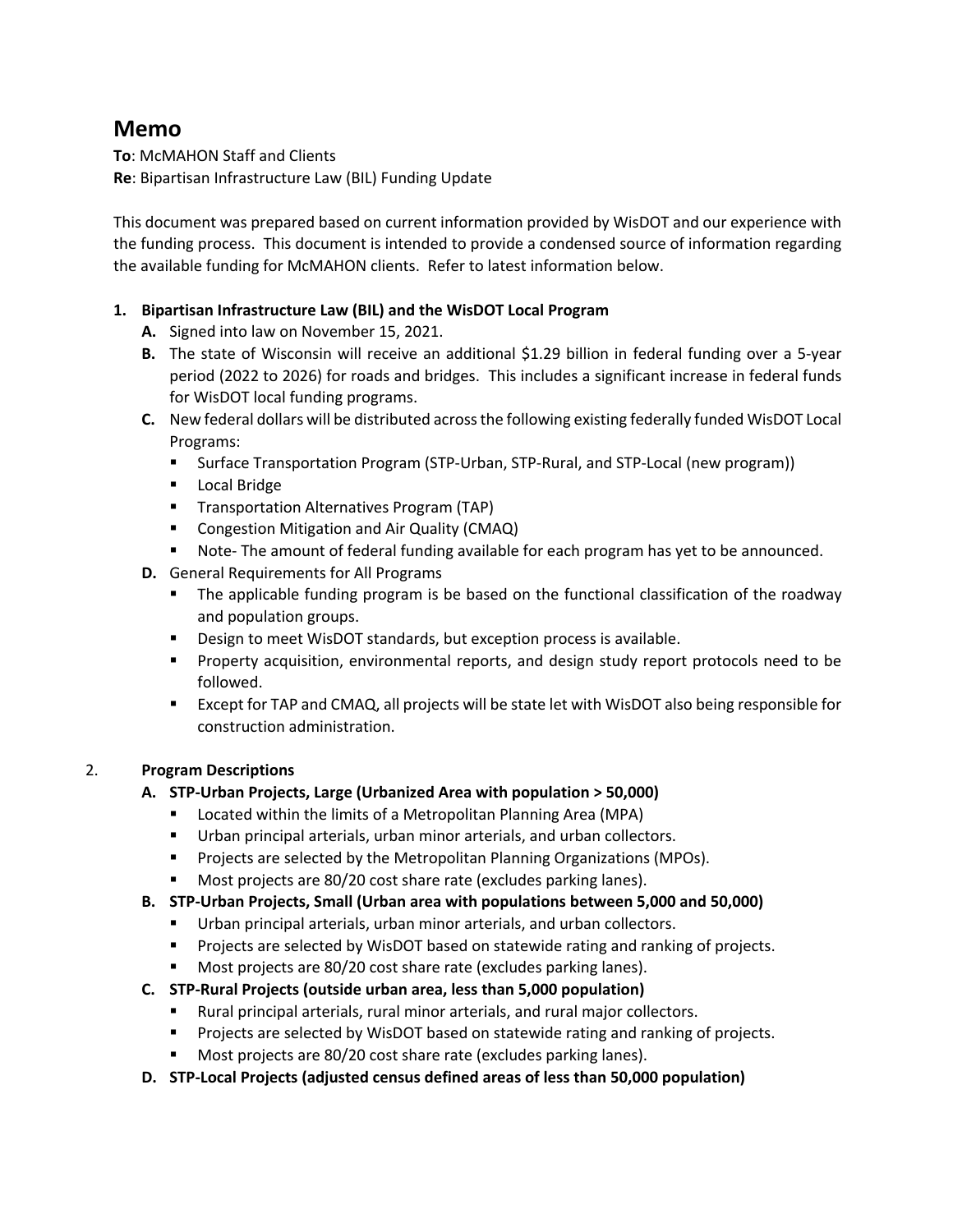- § New "flex" program. BIL allows WisDOT to earmark 15% of funding from the STP-Rural and STP-Urban, small programs to the STP-Local program.
- § Functionally classified as rural minor collectors, rural local roads, and urban local roads. These roadways have not previously been eligible for federal funding under the Surface Transportation Program.
- § Projects are selected by a committee, similar to LRIP state-wide ranking / competition.
- Most projects are 80/20 cost share rate (excludes parking lanes).
- § Communities within the boundary of an MPA are not eligible for STP-Local funds.

## **E**. **TAP – All local governments may sponsor a project**

- Construction, planning, and design of on-road and off-road trail facilities for pedestrians, bicyclists, and other non-motorized forms of transportation.
- Safe routes to schools.
- § Typical projects include bike lanes, sidewalk, and trails. Other infrastructure improvements may be eligible if needed to construct the multi-modal improvements, i.e., curb & gutter, storm sewer, etc.
- Projects within the limits of an MPA will be selected by the MPO.
- **All other projects are selected by WisDOT based on statewide rating and ranking of projects.**
- § This is a reimbursement program. WisDOT reimburses the project sponsor up to 80% of the project cost.
- **F. CMAQ – All governments located within the following non-attainment and maintenance counties**: Milwaukee, Racine, Kenosha, Waukesha, Washington, Ozaukee, Walworth, Sheboygan, Kewaunee, Manitowoc, and Door.
	- Projects that improve air quality by reducing vehicle trips and vehicle miles traveled.
		- o Typical projects include bike and pedestrian facilities, ridesharing facilities, and public transit.
	- Projects that reduce emissions related to traffic congestion.
		- $\circ$  Typical projects include traffic flow improvements such as turn lanes and traffic signals.
	- Projects are selected by WisDOT based on statewide rating and ranking of projects.
	- This is a reimbursement program. WisDOT reimburses the project sponsor up to 80% of the project cost.
- **G. Local Bridges - Counties, cities, villages, and towns** are eligible for rehabilitation funding on bridges with sufficiency ratings of 80 or less, and replacement funding on bridges with sufficiency ratings less than 50.
	- § Structures must be greater than 20-ft in length measured along the centerline of roadway
	- Structures must be on current WisDOT Bridge List
	- Structure must be locally owned and on public roadway
	- Wisconsin uses a statewide ranking process to distribute funds to each County.
	- § County highway commissioners establish bridge priorities and submit to WisDOT.

## 3. **WisDOT Solicitations**

- **A. January solicitations, published on January 31, 2022, for Federal Fiscal Year (FFY) 2022.**
	- **•** Application Deadline is April  $1<sup>st</sup>$  of 2022 to the WisDOT
	- Selections announced in May.
	- Funding applications are only being accepted for the STP programs and Local Bridge program
	- Construction projects only
	- Projects must be able to meet an August 1, 2022, PS&E date to be let by WisDOT in November.